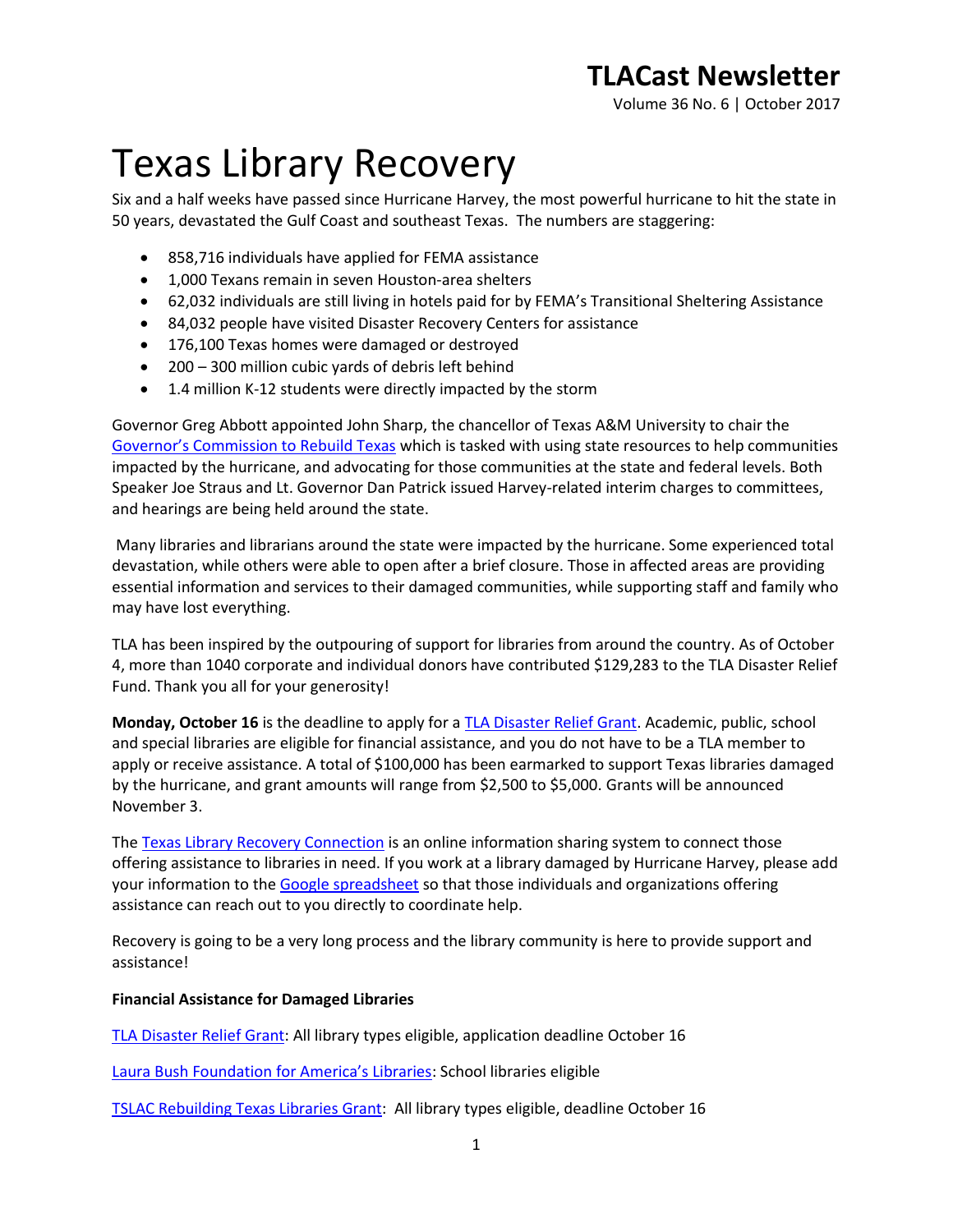Volume 36 No. 6 | October 2017

[Humanities Texas:](http://www.humanitiestexas.org/grants/hurricane-recovery-grants) Fast-track grants for cultural institutions, including libraries

# Annual Conference

#### **Teacher Day @ TLA**

Do you know a classroom teacher who would enjoy the TLA Annual Conference? Our annual conference – made up of books, authors, technology integration, makerspaces, curriculum connections, and supportive librarians – may very well be the stuff of teachers' dreams. They unquestionably have to experience it to believe it.

Now is your chance to make a teacher's dream come true! On Thursday, April 5, 2018, classroom teachers will have the opportunity to experience a special one day event during the TLA conference, comprised of speakers, activities, and pricing designed just for them.

We are excited to announce that [Teacher Day@TLA](http://www.txla.org/teacher-day) attendees this year will be treated to a special visit from Newberry Medal and Coretta Scott King award-winning author Christopher Paul Curtis! Here is your chance to help. You, as a sponsoring school librarian, will play a crucial role by identifying interested teachers, helping them secure permission and funding for their attendance, guiding them through the registration process, and ensuring our guest teachers have a positive experience.

Planning is underway for a fun, interactive day for teachers who attend, as well as librarians who sponsor them. Participants are welcome to stay for the full conference. Now is the time for interested librarians to:

- a) Identify motivated classroom teachers and
- b) Start to lay the groundwork for conference attendance and travel funding.

The program's goal is for classroom teachers who experience a TLA conference to return to their districts as library advocates and collaborators - or perhaps become librarians themselves. Details about Teacher Day @ TLA, an event that has become an annual highlight, may be found at [www.txla.org/teacher-day.](http://www.txla.org/teacher-day)

#### **Official TLA Housing Now Available**

When the 2018 Annual Conference dates were changed to April  $3 - 6$ , TLA worked closely with onPeak, our official housing provider, to accommodate those who had already made reservations for the prior conference dates and to ensure hotel availability for the new dates.

If you booked your hotel prior to the date change, you should have received an updated confirmation from onPeak that your reservation was updated to the new Annual Conference dates.

If you have not booked your hotel, you'll find the lowest rates and most convenient hotels available through [onPeak.](https://compass.onpeak.com/e/62TLA18/7) Don't waste any time or money searching the internet for the right fit for your April trip. [Book](https://compass.onpeak.com/e/62TLA18/7) your hotel today!

#### **Registration & Rates**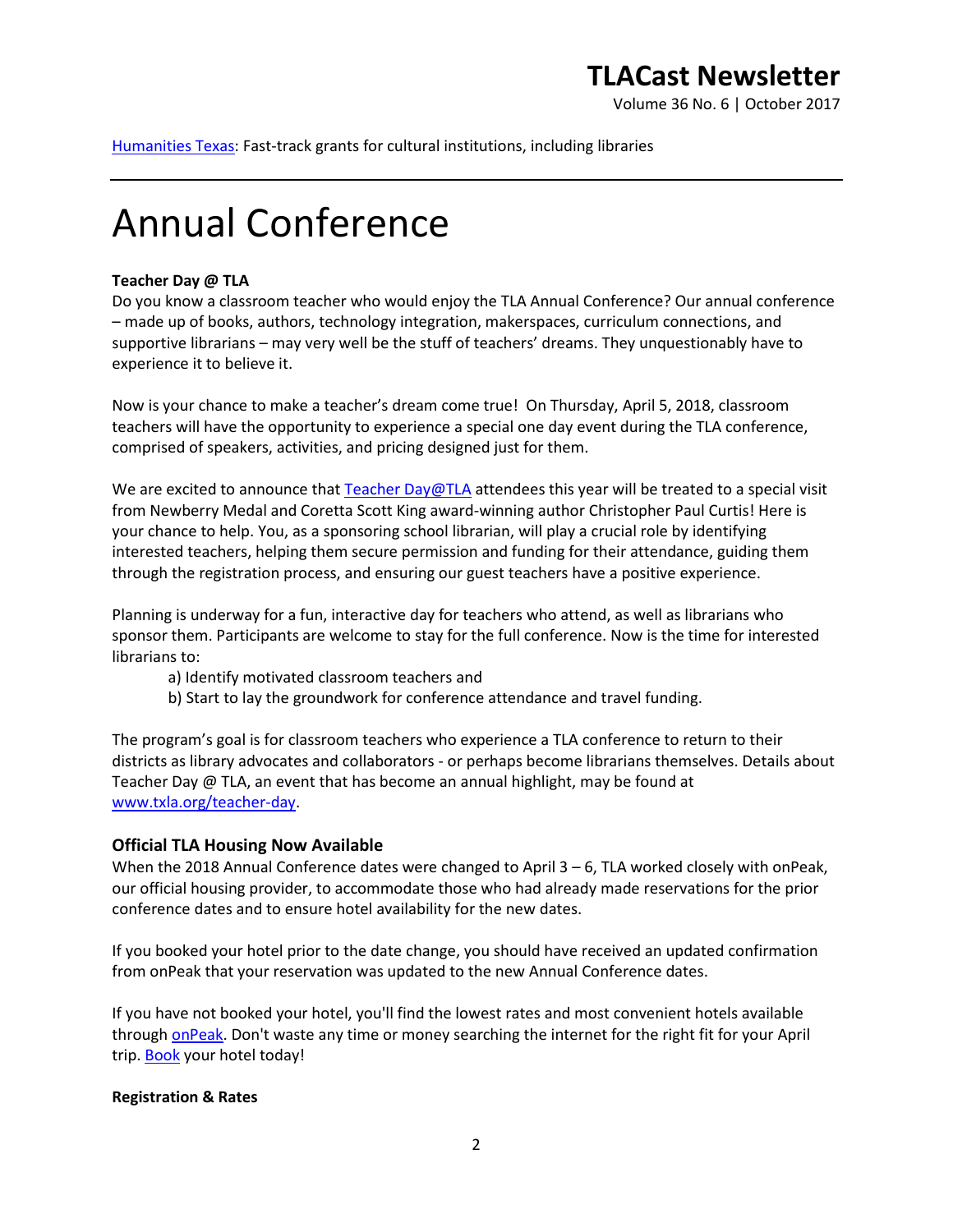Volume 36 No. 6 | October 2017

2018 TLA Annual Conference registration will open in December, and you can view rates [here.](http://www.txla.org/sites/tla/files/2018%20Rates%20-%20ALL.pdf) TLA members always save on conference registration. Not a member[? Join and save now.](http://www.txla.org/join) We look forward to seeing everyone April 3-6 in Dallas!

# TLA NEWS

### **Greetings from our New Executive Director**

Hello and thank you for the welcome! It's a tremendous pleasure to be a new Texas resident and serve as your TLA executive director. During my first week I had the opportunity to attend the District 3 and District 9 Fall Meetings and it was wonderful to experience first-hand the excitement and commitment members have for libraries across the state. I look forward to meeting more members in the coming months, and supporting the great work that you do. And of course I'll see you all at the TLA Annual Conference, April 3 – 6 in Dallas!

### **Renew Your TLA Membership Today**

What a year this has been! From advocating for Texas libraries during the 85<sup>th</sup> Texas Legislative Session and the July Special Session, to overcoming the threat of a \$0 budget for the Institute of Museum and Library Services, and Hurricane Harvey's devastation, Texas libraries faced challenges on a myriad of fronts. No matter what the challenge, however, TLA members came through in force to advocate for the essential services libraries provide to all Texans. The strength of your combined voiced helped protect state library funding, achieve in an increase in federal library funding, and provide hope and resources to libraries around the state impacted by the hurricane.

More than 7,000 librarians of all types gathered at the 2017 TLA Annual Conference to share information, learn from industry leaders, and be inspired by new ideas. Hundreds took advantage of extensive online continuing education opportunities, and networked with colleagues. Libraries around the state Powered Up and shared their unique programming with communities.

None of this would happen without our members. Please renew your membership today. We look forward to a fantastic 2018! **[RENEW TODAY!](https://secure.txla.org/secure/membership/memLogin.asp)**

## **90 Cities Power Up Across Texas**

Thanks to all of the libraries across Texas that participated in Power Up at Your Library Week from October 1- 7. TLA praises the outstanding contributions of Texas librarians. From the panhandle to the port and everywhere in between, 90 Texas cities offered approximately 300 programs and media events designed to broaden the awareness of library services in public, academic, and school libraries.

Get inspired by following the #poweredlibraries hashtag, visiting th[e Ideas Shared](http://www.poweredlibraries.org/ideas-shared/) page, downloading th[e Power Up Toolkit,](http://www.txla.org/sites/tla/files/pdf/handouts/POWER%20UP%20TOOLKIT.pdf) or by watchin[g video vignettes](http://www.poweredlibraries.org/videos) showcasing dynamic programing and special collections from around the state.

#### **Join TLA at the Texas Book Festival November 4 & 5**

Over 280 authors are scheduled to appear at the 22<sup>nd</sup> annual Texas Book Festival November 4 and 5 in and around the Capitol grounds. Show your library love at the **TLA Booth #313** all weekend long! Pick up the latest Texas Bluebonnet Award Master List, pin on a Texans Love Libraries button, get the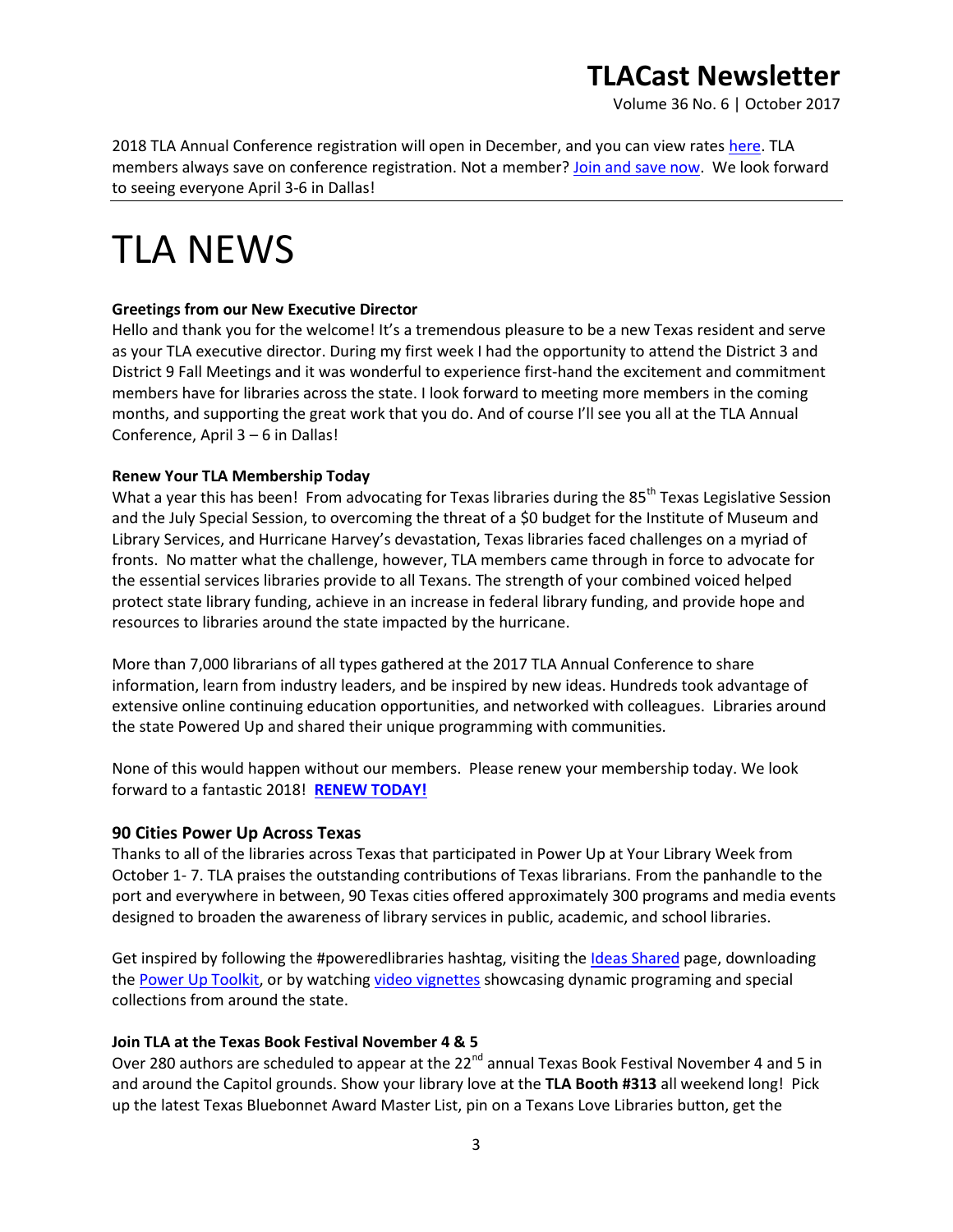Volume 36 No. 6 | October 2017

complete all ages TLA reading lists, and **DONATE** to libraries recovering from Hurricane Harvey.

While you're marking your calendar, make plans to celebrate with TLA at these special events:

## **Nov. 4 | 10:00 – 10:30 am | Texas Tent, Congress & 8th St.**

New Texas Bluebonnet Award Master List Announced

#### **Nov. 4 | 7:30– 8:30 pm | Flat Track Coffee, 1619 E Cesar Chavez St.**

LitCrawl Event: Cuba Libro featuring Margarita Engle and Emma Otheguy

### **Volunteer with TLA at the ALA Midwinter Booth | Denver, CO**

TLA is exhibiting at the ALA Midwinter Meeting in Denver (February 9 – 13). If you are attending the event and are interested in volunteering a couple hours at the TLA booth, please contact Sara Ortiz [\(sarao@txla.org\)](mailto:sarao@txla.org) to reserve a volunteer block.

| <b>Exhibit Hall Hours:</b> |               |
|----------------------------|---------------|
| Friday, February 9         | $5:30 - 7$ pm |
| Saturday, February 10      | $9am - 5pm$   |
| Sunday, February 11        | $9am - 5pm$   |
| Monday, February 12        | $9am - 2pm$   |

#### **TLA Executive Board and Council Actions**

The TLA Executive Board met twice during the 2017 TLA Annual Conference the week of April 19-22, 2017, and the following actions were taken. Copies of the full minutes may be requested from the TLA office.

- Accepted the audit report as presented.
- Accepted the report of the TBA Coordinator outlining accomplishments for the past year and goals for the next year.
- Moved that the TLA Executive Board deny a request to receive a copy of the TLA recording of the Book Cart Drill Team Competition.
- Moved that a policy be proposed that addresses the issue of the sharing of recordings.

The Executive Board met twice during the 2017 TLA Annual Assembly the week of July 6-9, 2017, and the following actions were taken. Copies of the full minutes may be requested from the TLA office.

- Approved the motion for Joe Jack of Dunagan and Jack, LLP, to be engaged for the 2017 TLA annual audit and federal tax return.
- Approved a motion that the audit requirement in Article X of the TLA Bylaws will be satisfied in full by an outside financial review performed by the TLA Treasurer Edward Melton in cooperation with TLA Director of Administration Sherra Bowers, CPA.

The Executive Board met by conference call on August 29, 2017 at 11:00 a.m. to approve the appointment of Dana Braccia as TLA's new executive director pending the successful outcome of background checks and negotiations.

The TLA Council met twice during the 2017 Annual Conference during the week of April 19-22, 2017, and the following actions were taken. Copies of the full minutes may be requested from the TLA office.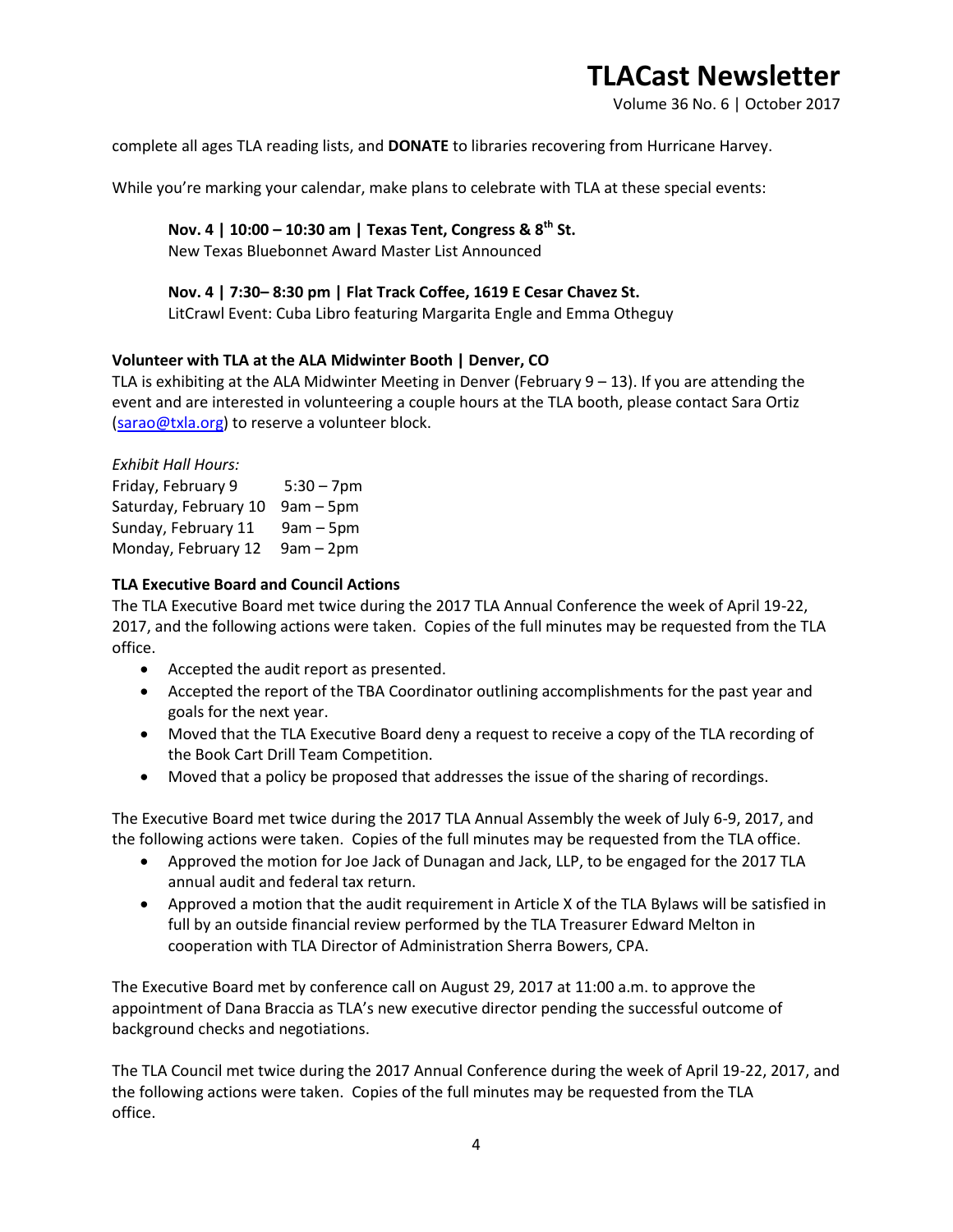Volume 36 No. 6 | October 2017

- Approved the recommendation to substitute discussion groups for interest groups in the TLA Bylaws and Standing Rules in numerous sections. This action must be ratified by the membership in the spring election before it goes into effect.
- Amended TLA Bylaws, Article IX to update the list of standing committees.
- Amended TLA Standing Rule 9 related to standing committee charges and names, as per the following:
	- Changed the name of Texas Media Awards to Texas Youth Creator Awards and updated the committee charge.
	- Changed the name of the Scholarship and Research Committee to the Scholarship Committee.
	- Revised the deadline date for the Awards Committee.
	- Revised the charge for the Intellectual Freedom Committee to provide and update annually a link to the current ALA Intellectual Freedom Handbook and other pertinent materials and to delete reference to a grant that is no longer given.
	- Approved the request to make the Reading List Coordination Committee a standing committee and to approve its charge.
	- Based on the committee's recommendation, require members of the Tejas Star Reading List Committee to be bilingual.
	- Approved the Texas Topaz Nonfiction Reading List Committee as a standing committee of TLA and approved its charge.
- Approved a resolution from the Legislative Committee to oppose SB 902,  $85<sup>th</sup>$  Legislature introduced by Senator Brian Birdwell.
- Approved a resolution in support of federal library funding.
- Approved by acclamation the proclamation in honor of retiring Executive Director Patricia Smith.

The TLA Council met twice during the 2017 Annual Assembly during the week of July 6-9, 2017, and the following actions were taken. Copies of the full minutes may be requested from the TLA office.

- Approved a resolution honoring State Representative Garnet Coleman.
- Approved a resolution honoring Senator Sylvia Garcia.
- Approved a resolution honoring State Representative Oscar Longoria.
- Approved a resolution honoring State Representative Toni Rose.
- Approved the 2017-2018 budget.
- Accepted a resolution wishing the Executive Director best wishes and gratitude.

## **Assisting a Friend of TLA**

Shawn Brumley, past chair of the Exhibitor Round Table and a long term exhibitor representative of Bibliotheca (formerly 3M) had a serious accident in March, 2017 which resulted in a traumatic brain injury. While he continues to make great progress and looks forward to working again, recovery is long, challenging and expensive. His family established [a GoFundMe](https://www.gofundme.com/shawn-brumleys-medical-fund) page to assist with expenses. We all send well-wishes to Shawn and look forward to his return.

## **Corporate Members**

We thank our [corporate members](http://www.txla.org/cm) for their investment in TLA and Texas libraries. See some [examples](http://www.txla.org/public-relations-campaigns) of initiatives facilitated through our corporate partnerships that are making a large contribution to Texas libraries.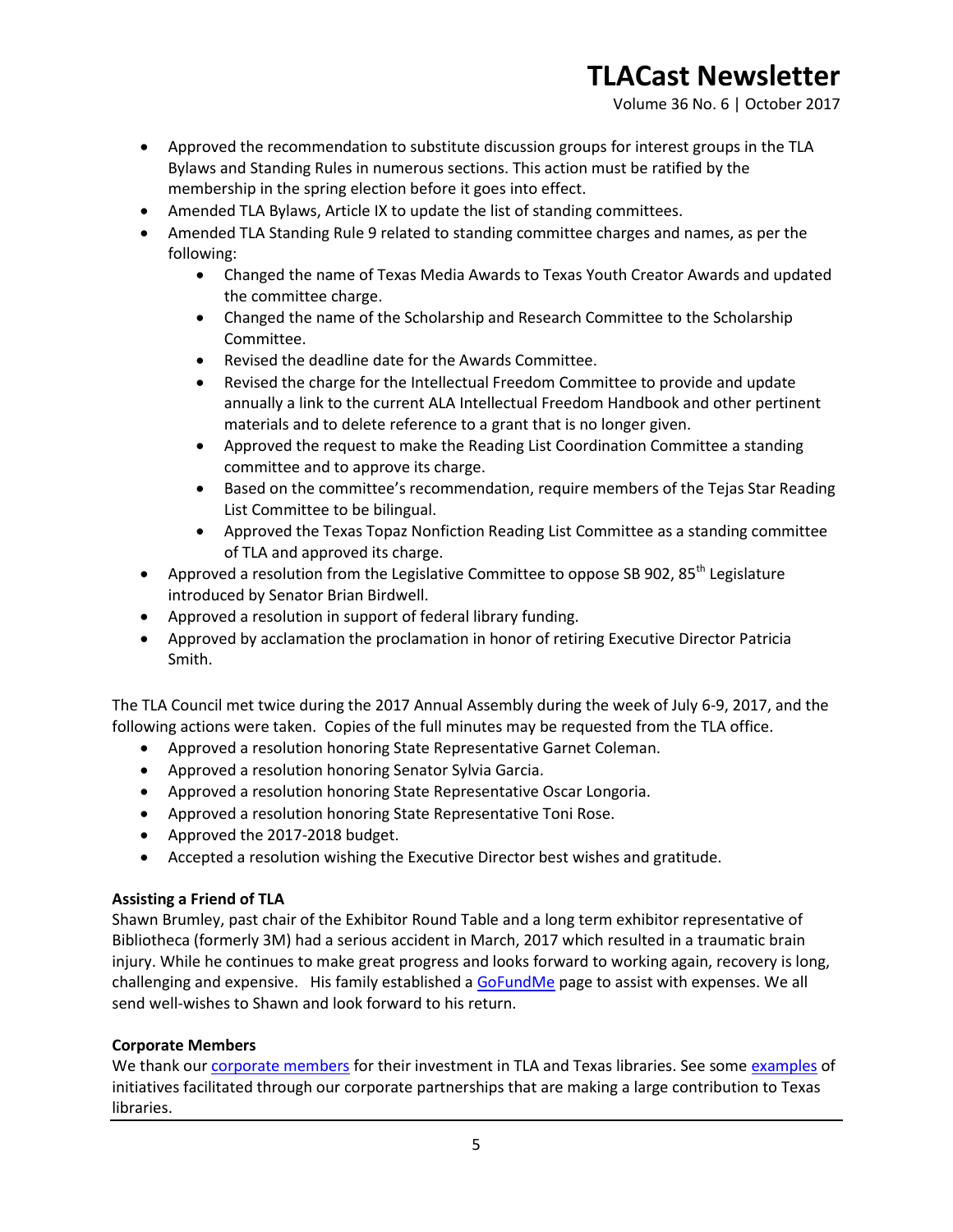Volume 36 No. 6 | October 2017

# CONTINUING EDUCATION

*All webinars will be recorded. A link to the recording will be sent to all registrants (i.e. you may want to register even if you know you cannot attend the live event). All webinars will carry Continuing Education credit; some also have CE credit available for viewing the recording. See individual descriptions for details.*

**October 13 - Fabulous Friday! Leadership Launchpad trainings in Texarkana, Houston, and San Antonio** TLA's newest leadership program is designed for librarians with less than five years of experience. Participants will discover their own leadership styles, learn critical persuasive and communication, and design a career plan based on their new perspective. Each session will be taught by TALL Texan Leadership Development Institute alumni using curriculum designed by TALL Texans trainer Maureen Sullivan. The \$125 registration fee covers all instruction and classroom materials.

#### **Leadership Launchpad Texarkana (District 5)**

8:30am – 4:30pm Palmer Library, Texarkana College 1024 Tucker Street, Texarkana [REGISTER](https://secure.txla.org/secure/forms/mtgLogin.asp)

#### **Leadership Launchpad Houston (District 8)**

8:30am – 4:30pm Harris County Library Administration Building 5749 South Loop East, Houston [REGISTER](https://secure.txla.org/secure/forms/mtgLogin.asp)

#### **October 14 - Super Saturday! District meetings in Texarkana, Houston, and San Antonio**

#### **[District 8 Fall Meeting](http://www.txla.org/groups/D8-Conference)**

MD Anderson Library, University of Houston 4333 University Drive, Houston

#### **[District 10 Fall Meeting](http://www.txla.org/groups/D10-Conference)**

Harlan High School 14350 Old FM 471 West, San Antonio

#### **October 17 | 9am – 4:30pm | Free Financial Literacy Resources**

*McAllen Public Library, 4001 N 23rd Street, McAllen*

Do you receive requests from patrons for help on financial matters? At this meeting, learn about several local and national organizations, with a Texas presence, providing free financial literacy tools and resources. Topics covered include: Personalized Financial Education (Pro-Bono Financial Planning); Resources for the Hispanic Community; Financial Fraud Prevention; The Consumer Financial Protection Bureau's (CFPB) Libraries Project; Credit: What Consumers Need to Know; Investing 101; and Retirement Strategies. The Federal Reserve Bank of Dallas is sponsoring a continental breakfast and lunch, and the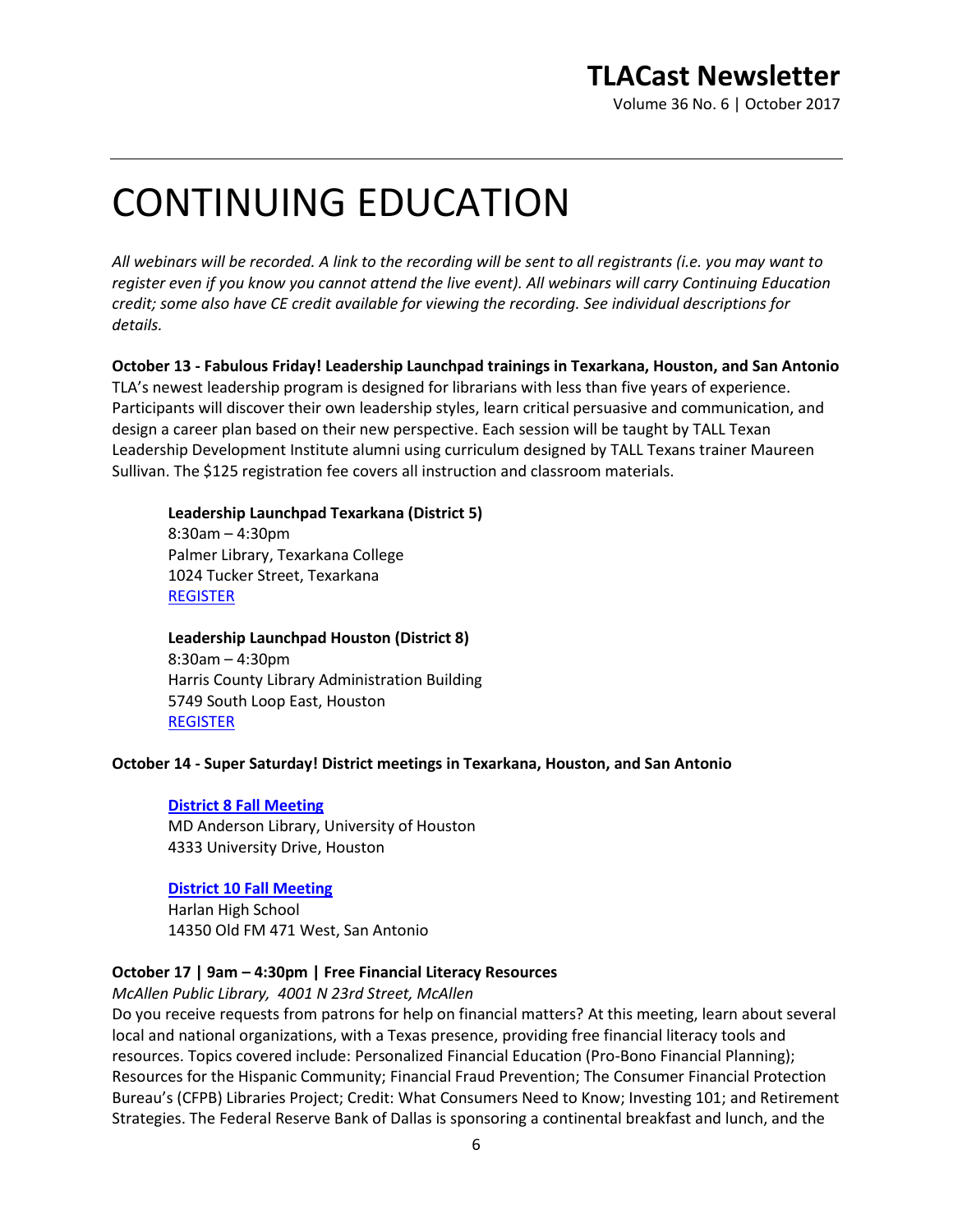Volume 36 No. 6 | October 2017

meeting is presented as part of the TLA partnership with the Consumer Financial Protection Bureau. [REGISTER](https://secure.txla.org/secure/forms/mtgLogin.asp)

### **October 18 | 8:30am-4pm | Moolah Palooza: Financial Literacy Educator Fest 2017**

*Education Service Center One, 1900 West Schunior Road, Edinburg*

Looking for financial literacy resources to incorporate into day to day lessons? This one day symposium provides educators, administrators and counselors with a one-stop shop for their financial literacy curriculum needs. Presenters include: The Texas Council on Economics Education, The Consumer Financial Protection Bureau, FDIC, and many more local, state and government agencies that will be on hand to showcase financial literacy resources through interactive breakout sessions and networking opportunities. Sessions addressing personal financial literacy for educators will also be available. This event is part of the TLA partnership with the Consumer Financial Protection Bureau. (\$25, refer to workshop #64684)

[REGISTER THROUGH ESC ONE](http://www.esc1.net/staffdevelopment)

### **October 20 | 8:30am-4:30pm | Leadership Launchpad El Paso (District 6)**

*Dorris Van Doren Regional Branch, El Paso Public Library, 551 Redd Road, El Paso* TLA's newest leadership program is designed for librarians with less than five years of experience. Participants will discover their own leadership styles, learn critical persuasive and communication, and design a career plan based on their new perspective. Each session will be taught by TALL Texan Leadership Development Institute alumni using curriculum designed by TALL Texans trainer Maureen Sullivan. (\$125 registration fee covers all instruction and classroom materials.) [REGISTER](https://secure.txla.org/secure/forms/mtgLogin.asp) 

#### **October 20-21 [| District 6 Fall Meeting](http://www.txla.org/groups/D6)**

Reception (Oct 20): 501 Bar & Bistro Place, El Paso Conference (Oct 21): Northwest Campus, El Paso Community College,

## **November 2 | 9am-5pm | Leadership Launchpad Pharr (District 4)**

#### *Pharr Memorial Library, 121 East Cherokee Avenue, Pharr*

TLA's newest leadership program is designed for librarians with less than five years of experience. Participants will discover their own leadership styles, learn critical persuasive and communication, and design a career plan based on their new perspective. Each session will be taught by TALL Texan Leadership Development Institute alumni using curriculum designed by TALL Texans trainer Maureen Sullivan. (\$125 registration fee covers all instruction and classroom materials.) [REGISTER](https://secure.txla.org/secure/forms/mtgLogin.asp)

#### **November 2-3 [| District 4 Fall Meeting](http://www.txla.org/groups/D4-Meetings)**

Reception: Dustin Michael Sekula Memorial Library, 1906 Closer Blvd., Edinburg Conference: Edinburg Campus, UT Rio Grande Valley, 1201 W University Drive, Edinburg

## **November 8 | 2-3pm | How to Apply to the TALL Texans Leadership Institute**

The nationally-known TALL Texans program is a transformational seminar which enhances and empowers up-and-coming library leaders from all types of institutions. This webinar goes step by step through the application form to give everyone the best chance for success. (Free webinar) [REGISTER](https://join.onstreammedia.com/register/80146595/talltxregistration)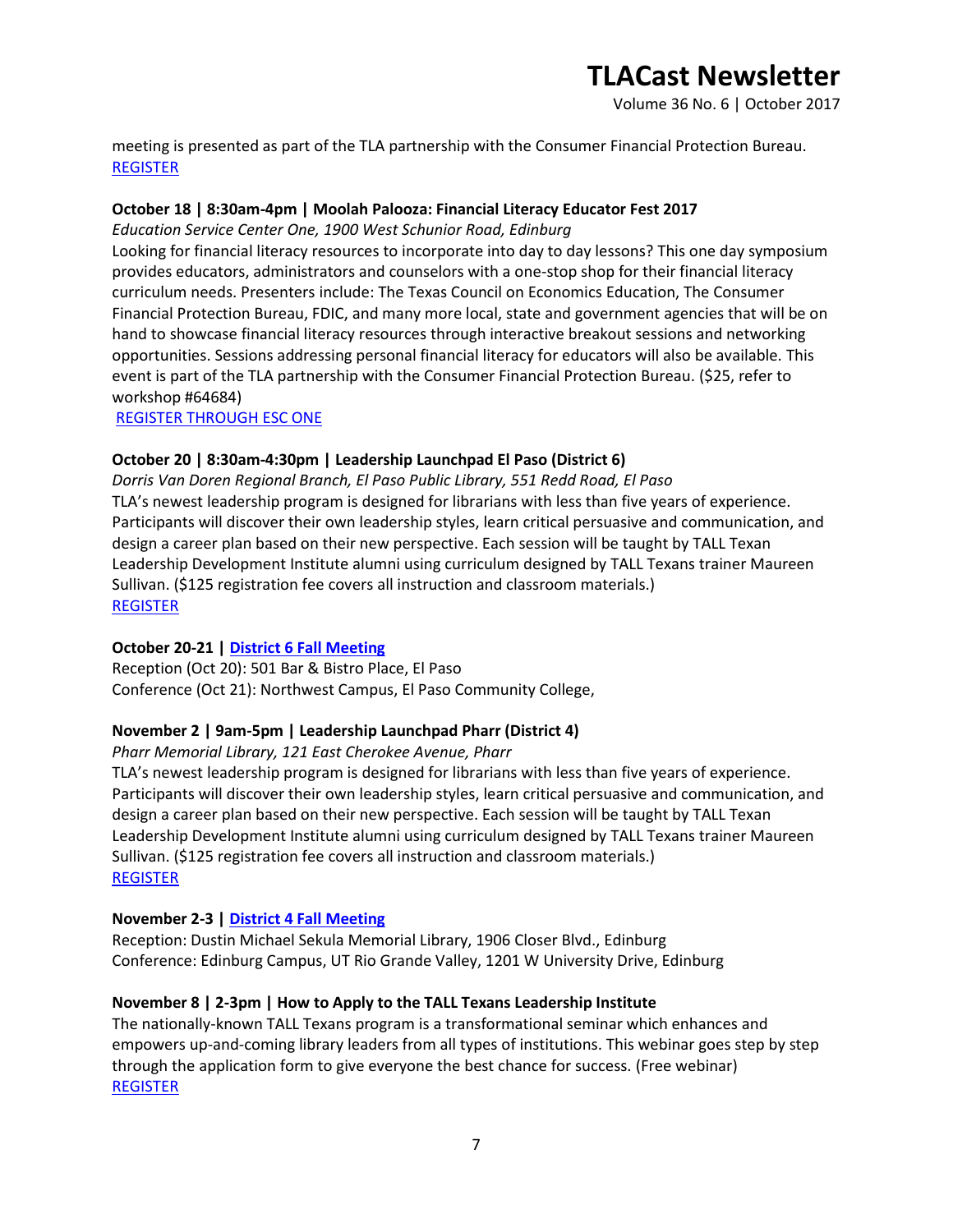Volume 36 No. 6 | October 2017

### **November 10 | 8:30am-4:30pm | Leadership Launchpad Amarillo (District 2)**

*Amarillo Public Library, 413 SE 4th Avenue, Amarillo*

TLA's newest leadership program is designed for librarians with less than five years of experience. Participants will discover their own leadership styles, learn critical persuasive and communication, and design a career plan based on their new perspective. Each session will be taught by TALL Texan Leadership Development Institute alumni using curriculum designed by TALL Texans trainer Maureen Sullivan. (\$125 registration fee covers all instruction and classroom materials.) [REGISTER](https://secure.txla.org/secure/forms/mtgLogin.asp)

#### **December 7 | 1-2pm | Financial Literacy Training: Getting an Auto Loan**

Whether you're a first time borrower or a pro, getting an auto loan can be complicated. Learn how to prepare so you can save money, reduce stress, and get the auto loan that's right for you. This free webinar is part of the TLA partnership with the Consumer Financial Protection Bureau. (Free webinar) [REGISTER](https://join.onstreammedia.com/register/80146595/carloan)

### **December 12 | 10-11am | The Real Deal: Getting Past Misconceptions, Rumors, and Fake News About Tocker Foundation Grants**

Every year, the Tocker Foundation awards thousands of dollars to small community libraries. Darryl Tocker and Karin Gerstenhaber will share how to apply for their many grant programs. (Free webinar) **[REGISTER](https://join.onstreammedia.com/register/80146595/tockerreg)** 

### **December 14 | 2-3pm | How to Apply for Texas Book Festival Collection Enhancement Grants**

Lea Bogner and Sarah Northam from the Texas Book Festival will share how to apply for the TBF Collection Enhancement Grant - categories, application, deadlines, and tips for success! (Free webinar) [REGISTER](https://join.onstreammedia.com/register/80146595/tbf1)

# LIBRARY NEWS

## **25th Annual Letters About Literature: Read. Be Inspired. Write Back**

Tens of thousands of students from across the country enter [Letters About Literature,](https://www.tsl.texas.gov/sites/default/files/public/tslac/exec/LAL%20Flyer%20Jan%2012.pdf) a Library of Congress reading-writing contest for  $4^{th}$  –  $12^{th}$  grade students. The literary competition encourages students to write to an author (living or deceased) about how his or her book affected their lives.

"The Letters About Literature contest makes a lasting literary connection between an author's work and the lives of young readers" said Texas State Library and Archives Director and Librarian Mark Smith. "The contest bridges a direct partnership between students, librarians, educators and parents, and lays the foundation for a life-long love of reading."

State winners receive \$100 and a trip to the Texas Library Association Annual Conference. National winners receive \$1,000 and travel assistance to the National Book Festival in Washington D.C.

**The entry deadline is January 8, 2018**. Visit the Letters About Literatur[e website](http://read.gov/letters/) for more information and to access the Letters About Literature [Teaching Guide.](http://read.gov/documents/LAL-Teaching-Guide-REVISED.pdf)

#### **Are You Game for Libraries?**